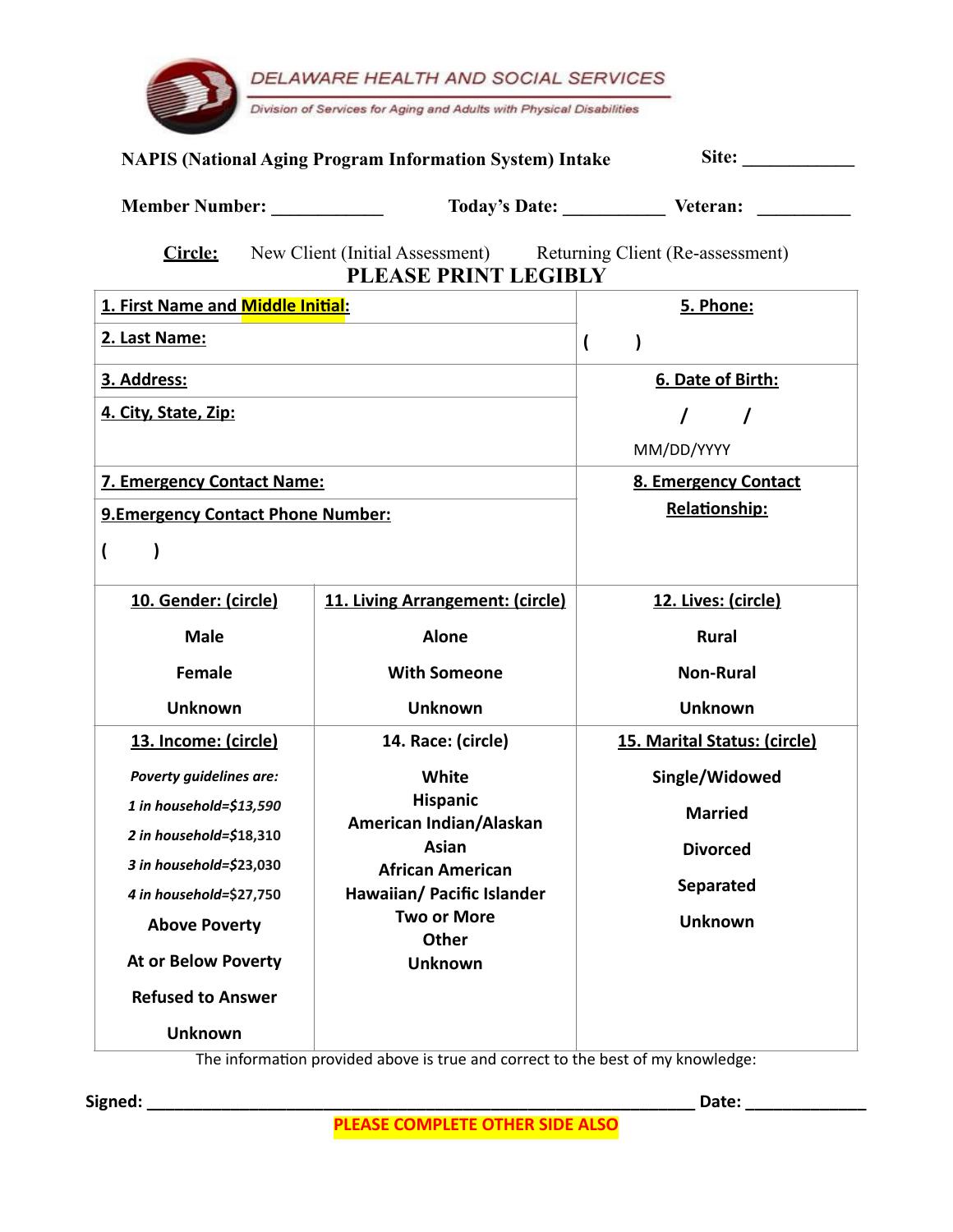## **D E T E R M I N E Y O U R N U T R I T I O N A L H E A LT H**

Participant Signature: \_\_\_\_\_\_\_\_\_\_\_\_\_\_\_\_\_\_\_\_\_\_\_\_\_\_\_\_\_\_\_\_\_Date: \_\_\_\_\_\_\_\_\_\_\_\_\_\_\_\_\_\_

### **All applications over age 60 must complete.**

Read the statements below. Circle the number under the column for the answer which applies. Total the nutritional score at the bottom.

| Question                                                                                    | If yes,<br>score | If no.<br>score |
|---------------------------------------------------------------------------------------------|------------------|-----------------|
| I have an illness or condition that made me change the kind and/or<br>amount of food I eat. | 2                | 0               |
| I eat fewer than 2 meals per day.                                                           | 3                | 0               |
| I eat few fruits or vegetables or milk products.                                            | 2                | $\Omega$        |
| I have 3 or more drinks of beer, liquor or wine almost every day.                           | $\overline{2}$   | 0               |
| I have tooth or mouth problems that make it hard for me to eat.                             | $\overline{2}$   | 0               |
| I don't always have enough money to buy the food I need.                                    | 4                | 0               |
| I eat alone most of the time.                                                               | 1                | 0               |
| I take 3 or more different prescribed or over-the-counter drugs a day.                      | 1                | 0               |
| Without wanting to, I have lost or gained 10 pounds in the last 6<br>months.                | 2                | 0               |
| I am not always physically able to shop, cook and/or feed myself.                           | 2                | $\Omega$        |
| <b>Total Score</b>                                                                          |                  |                 |

Total Your Nutritional Score. If it's –

- **0-2 Good!** Recheck your nutritional score in **6 months**.
- **3-5** You are at **moderate** nutritional risk. See what can be done to improve your eating habits and lifestyle. Your office on aging, senior nutrition program, senior citizens center or health department can help. Recheck your nutritional score in **3 months**.
- **6 +** You are at **high** nutritional risk. Bring this Checklist the next time you see your doctor, dietitian or other qualified health or social service professional. Talk with them about any problems you may have. Ask for help to improve your nutritional health.

Remember that Warning Signs suggest risk, but do not represent a diagnosis of any condition. To learn more about the Warnings Signs of poor nutritional health, see the DETERMINE warning signs attachment. STOP HERE

Answer these *only if client received home delivered meals or adult day care services.*

Do you have any difficulties with: Do you have any difficulties with:

- 
- 
- 3. Transferring/

| 1. | <b>Bathing</b>           | A | Using the Telephone               |   | D |
|----|--------------------------|---|-----------------------------------|---|---|
|    |                          |   |                                   | Ē |   |
| 2. | Dressing                 | A | Shopping                          | Ē | D |
| 3. | Transferring/<br>Walking | A | <b>Preparing Meals</b><br>ຊ<br>J. | A | D |

# **Activities of Daily Living (ADL) Instrumental Activities of Daily Living (IADL)**

- 1. Bathing **I A D D** 1. Using the Telephone
	-
	-

| A | D |
|---|---|
| A | D |
| A | D |